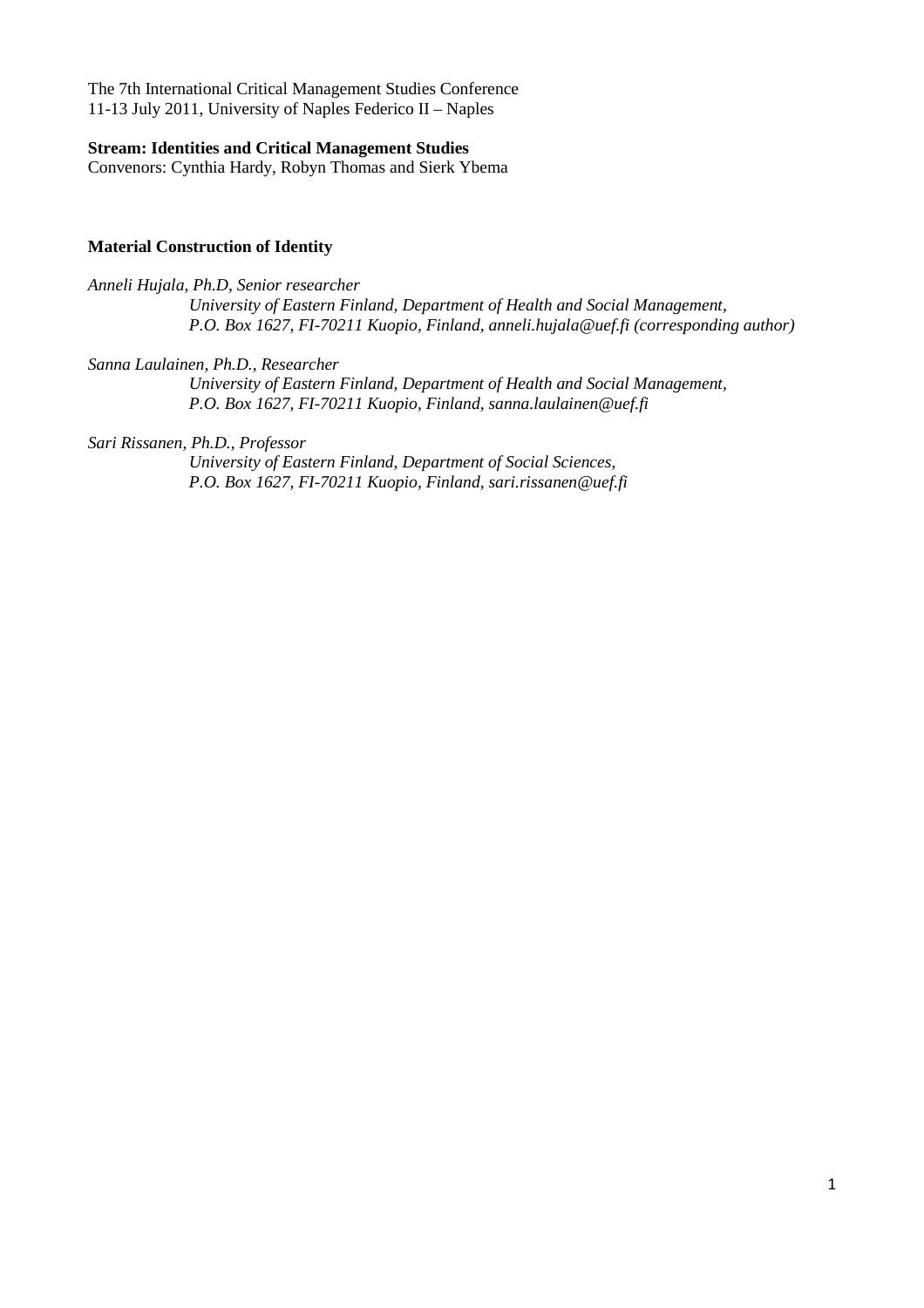## **Material Construction of Identity**

Anneli Hujala, Sanna Laulainen & Sari Rissanen

## *Abstract*

*Aim* The aim of the paper was to provide 'material reflections' on identity construction in order to make the physical, material world visible in care management.

**Background** According to social constructionism our identity can never be thoroughly separate from the material world we live in. This paper highlights critically the unconscious and unnoticed effects of materiality on identity.

*Methods* The data was collected through non-active role-playing using written accounts of care workers and consists of 41 short stories about how the respondents felt about working in imaginary 'good' or 'bad' elderly care homes. The data was analysed with discourse analysis, using critical and social constructionist interpretations.

*Results* Poor physical conditions were connected with frustration and exhaustion. Good conditions were described as generating energy and joy of work. In order to cope with the shortcomings and other challenges of the material work environment, care workers produced diverse identity strategies such as indifference, compliance, positive readjustment and internal entrepreneurship. Also noteworthy was the underplaying of the significance of materiality. Open rebellion was suggested as an extreme solution.

*Conclusions* The constitution of identity through materiality seems mainly to take place at unconscious and unintentional levels. Materiality-related discourses such as homelikeness and ethos of good care are used to constrain and control the identity of care workers. In a broader sense, material conditions also tell about the appreciation – or the lack of it – of different stakeholders and society of care work and of elderly care.

*Practical implications* The material, physical world of the organization affects the work motivation and well-being of workers. It is crucial that managers as well as the workers themselves recognize and are aware of these connections. Investments in better environments might improve the image and the attraction of the care branch and relieve the recruitment problems.

#### *Introduction*

Materiality is embedded in organization and management research in a paradoxical way. Abstract ideas such as organization, organizational culture and change have been reified so that nowadays we treat them as things, forgetting that these concepts were originally constituted by ourselves (Kärreman & Alvesson 2001; Berger & Luckmann 1967). At the same time we seem to have forgotten that organization also exists as a concrete reality around us. As an example, management and work always take place in a given physical place and human beings are corporeal beings with physical bodies. In traditional organization and management research materiality is usually taken for granted, ignored or considered only as the context of the study. Recently, however, material issues have been raised as topics of research (the 'corporeal turn', see e.g. Bechky 2008; Dale 2005).

In this paper we consider the connection between identity and materiality from a social constructionist approach: We make spaces but the spaces also make us (Burrell & Dale 2003). We reject the Cartesian dualist ontology, the two-world problem of "in here" and "out there" (Gergen 1999; Mead 1977). Thus, our identity can never be thoroughly separate from the material world we live in.

The context of the study presented here is elderly care, and the focus is on the workplace related and socially shared identity of care workers. Materiality is scrutinized through the lenses of organizational aesthetics (Strati 1992; Taylor & Hansen 2005). Organizational aesthetics refers to our sensory experiences concerning material space and artefacts, as well as the sights, sounds and smells of mundane organizational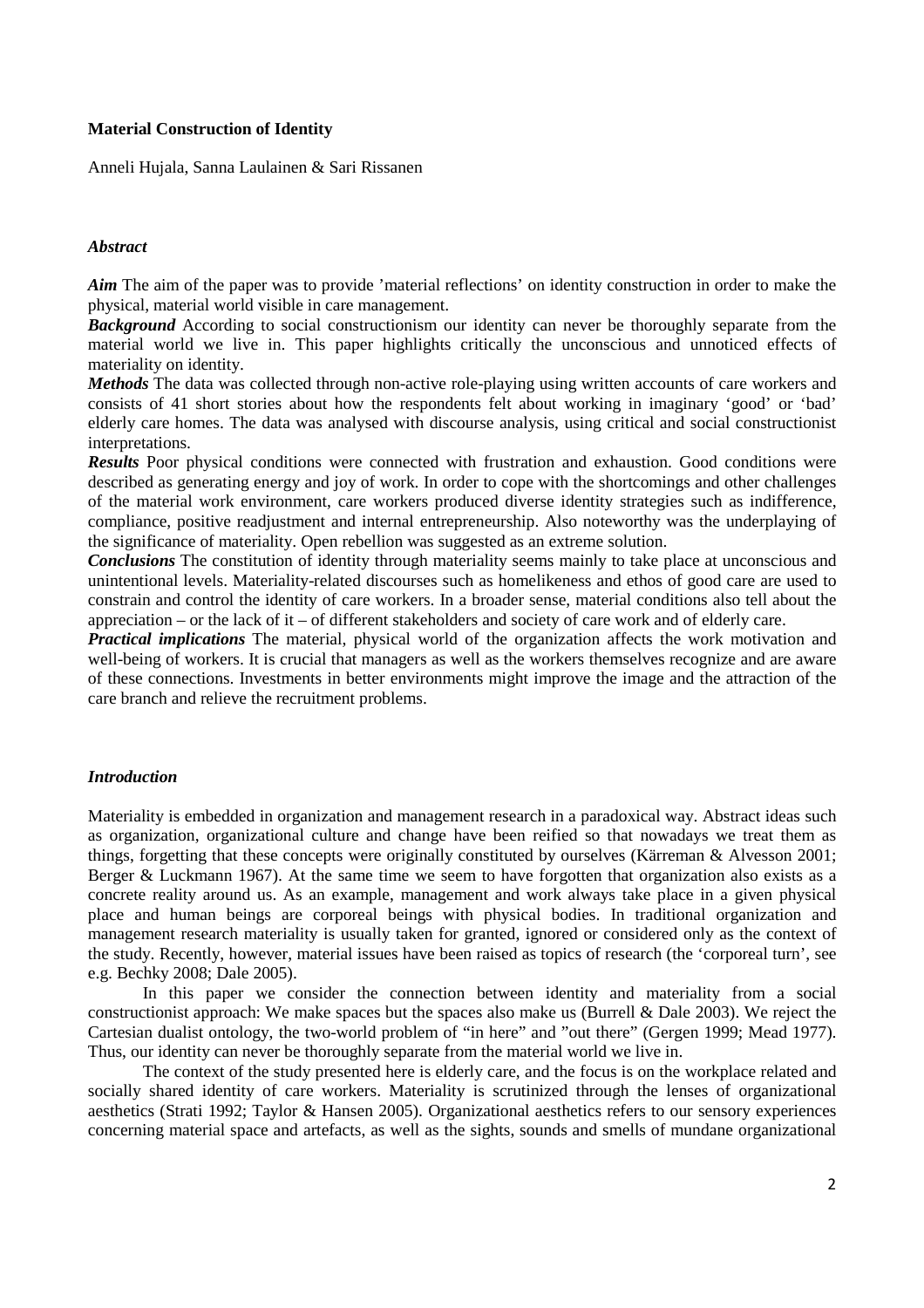life. Through the perspectives of critical management studies (Alvesson, Bridgman & Willmott 2009) we highlight the unconscious and unnoticed effects of materiality on identity.

The aim of the paper is to provide 'material reflections' on identity construction in order to make the physical, material world visible in care management. The research question is

– How is the material, physical environment connected to the identity of care worker and what kind of identities do care environments construct?

## *Materiality and Identity*

In this paper, both materiality and its connections with identity are considered from the perspective of social constructionism. Our approach is based mostly on thoughts by Berger and Luckmann (1967), Gergen (1999), Gergen and Thatchenkery (2004), Burrell and Dale (2003) and Dale (2005). Historical background can be found from the classics such as Mead (1977) and Goffman (1973). People relate social meanings to materiality and interpret it through mutually constituted meanings. The physical spaces and concrete workplace objects, for instance, are social constructions as such, instead of just neutral walls or objective artifacts. In addition to this, materiality also constructs the human beings: people make spaces, but the spaces 'make' them, too (Burrell & Dale 2003). Just as we leave our footprint in the physical environment we live in, the environment also modifies us.

From the identity point of view, this means that our identity is also socially and materially constructed, and this construction goes on continuously. When we ask, "Who I am" or "What is it to be a care worker", the answer is not merely in our own hands. Gergen (1999, 43–44) states that "we are made of each other". Our identity is also our social reputation; it is dependent on how we are represented in others' talk and minds. In the same way, our identity is connected to materiality and to the meanings other people give to that materiality. Here we concentrate on the workplace-related and socially shared identity of care workers, which refers not only to individual identity, but also to the group identity of care workers (see also organizational identity, e.g. Hatch & Schultz 2004). The care organization is a context that determines the nature of the material environment.

In order to gain a rich and diversified picture of the physical world care of organizations, we look at materiality through the lenses of organizational aesthetics (Strati 1992; Strati & Guillet de Montoux 2002; Taylor & Hansen 2005; Hujala & Rissanen 2011). Organization members are physical beings, connected to their environment through all the senses: sight, hearing, smell, taste and touch. Thus, in this study materiality refers to physical spaces, concrete artifacts and workplace objects, bodies and embodiment including the body-centred nature of care work, and further, to the smells, tastes and soundscape of the work environment.

Previous studies about the connections of materiality and identity have been summarized by Beckhy (2008, see also Elsbach 2003, 2004). The most common approach has been to consider the material as a way of self-presentation. Organizations and employers also manipulate workers' identity through materiality (Harding 2002; Kunda 1992), even extending it to the level of everyday life (Hancock and Tyler 2004). Critical work on identities has been summarized by Thomas (2009). Critical studies have focused on such things as how identities are manufactured, regulated and controlled, the manufacturing of subjectivities, the regulation and control of identities, as well as on themes such as dis-identification and identity resistance. The critical perspective in the present study focuses on the taken-for-granted and unnoticed effects of materiality on identity.

#### *Study design*

This study forms part of the more extensive research project "Constructing Well-being in Elderly Care", funded by the Academy of Finland in 2009–2012 and co-ordinated by the Department of Health and Social Management at the University of Eastern Finland. The object of the study are Finnish care organizations providing accommodation and care services for elderly people (Rissanen, Hujala & Helisten 2010). Most of them are publicly owned in line with the Nordic Welfare Model, while a smaller part consists of small private enterprises and non-profit organizations. Large international private companies are not included in the study at this point. Care organizations are an interesting object for the study of materiality, because both their workers and customers (residents) are closely tied to the physical settings, mostly due to the poor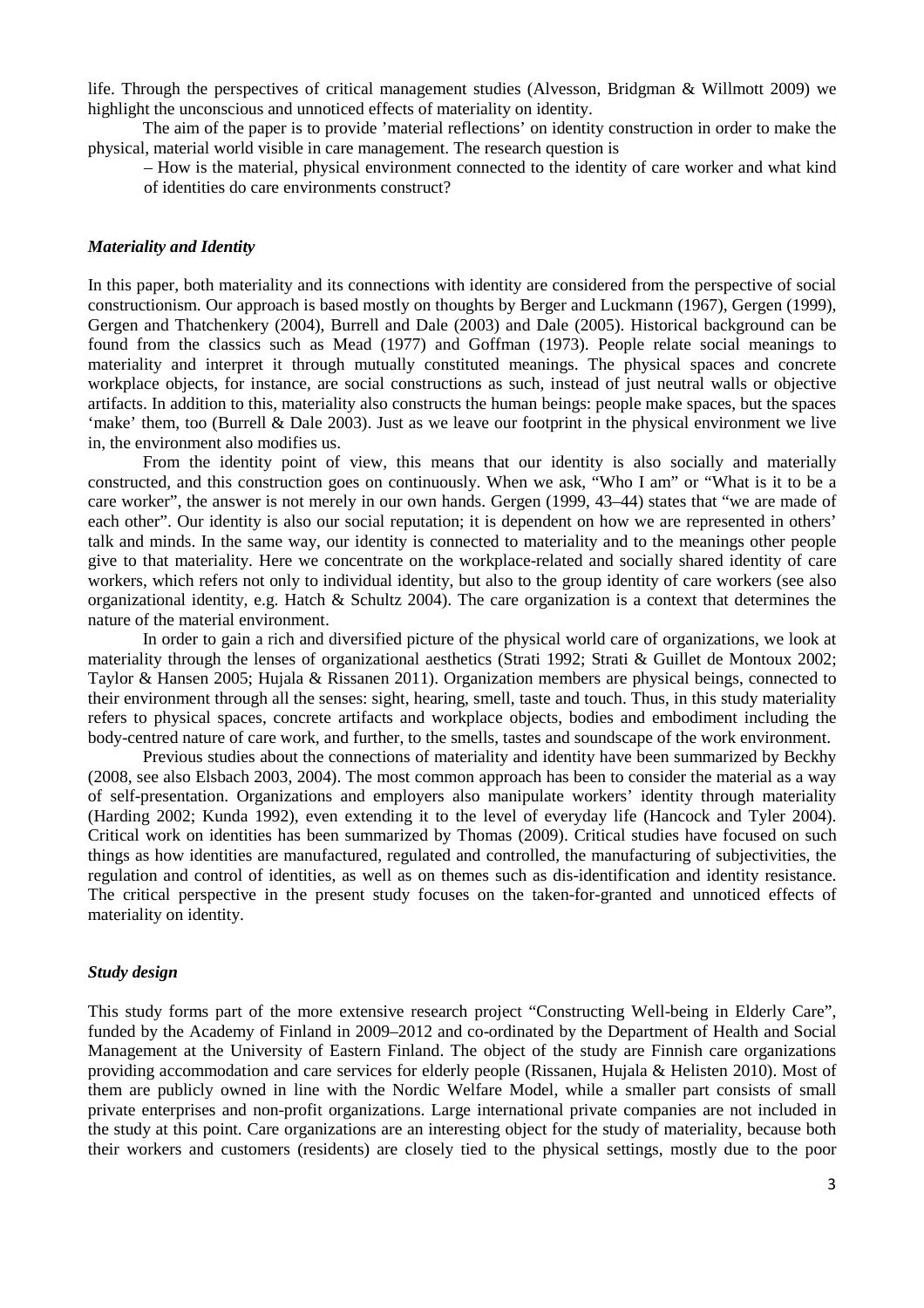condition of the residents. According to previous studies (see e.g. Hujala & Rissanen 2011), the physical resources of many care organizations are insufficient, including architectural solutions and the functionality of work equipment.

The data concerning the identity issue was gathered by non-active role-playing (e.g. Eskola 1988) through written accounts of care workers during 2010–2011. Altogether, 185 frame stories with cover letters were sent to care workers in 22 elderly care organizations providing accommodation and care services for elderly people. 14 of the organizations were publicly owned and eight privately owned. The workers were given frame stories so that half of them wrote a narrative about working in a 'Good care home' and half in a 'Bad care home' (Appendix 1). Good and bad referred to the quality of physical environment of fictional care home. 41 short stories were returned, 21 of them good care home stories and 20 bad care home stories. All except one of the respondents were female. The average age was 45 years (range 19–61 years). The most common task was practical nurse. The respondents had worked in the care branch approximately 14 years (range 0–27 years).

The data (41 written short stories) were analysed with discourse analysis using social constructionist and critical interpretations (Duberley and Johnson 2009). The three researchers involved in this sub-study conducted the analysis in a dialogical process. In addition, the data previously gathered in the research project from elderly care organizations using several methods (observation, photographs, interviews, feedback discussions), was available to the researchers as background information.

The ethical principles of the studies followed the Academy of Finland's guidelines on research ethics, which, in turn, are based upon the guidelines of the Finnish National Advisory Board of Research Ethics. The respondents maintained their anonymity, because names or affiliations were not asked in the background questions.

Evaluating the trustworthiness of a study based on the non-active role-playing method is challenging. Overall, the social constructionist perspective does not aim at reaching 'one truth'. The dichotomy of the study design (good and bad frame stories) can be called into question. From the constructionist point of view it is not possible to overlook the notion that this study, too, for its own part, constructs the reality of elderly care, a fact that is worth considering from ethical perspectives as well. The most notable shortcoming of the study concerned the target group because the large international private care companies were not involved in the study. Large care companies have a somewhat different business idea compared to both public or nonprofit care organizations and small home-like companies and the data gathered from their workers could produce different findings. However, we believe that the present study produces useful knowledge about the research issue and forms a good starting point for further studies concerning the relevance of materiality and identity issues in the care context.

## *Findings and Interpretations*

In their stories about 'good' and 'bad' care homes, care workers described the material environments mostly in relation to their concrete care work. Some stories included detailed descriptions of physical conditions and also reflected the emotions aroused by the material environment. Many stories, however, were off-topic, In a way, focusing on the care work only and forgetting the focus on the material dimension. In spite of the instructions given in the frame stories, only a few reflected explicitly on the identity issue or their own wellbeing. Instead, the well-being of the clients, the elderly people, was focused on. One of the stories was even written from the perspective of the elderly resident, not from the worker's point of view. As a whole, the stories can be interpreted as descriptions of the workers' relationship to materiality. In the following, we first summarize some central points in the descriptions of good and bad care homes and after that, we concentrate on the main findings about the relationship of identity and materiality.

#### *Bad care homes*

The stories about bad care homes included some very rich and detailed descriptions and revealed in an illustrating way the multi-sensory nature of physical care environments. The most common general deficiencies were the poor condition of devices, the inadequate size of rooms, especially toilets, the narrow and unattractive corridors, the smells of drain, mold and urine, poor ventilation systems, cold shower rooms and the restless soundscape. The shortcomings which were most closely related to the workers themselves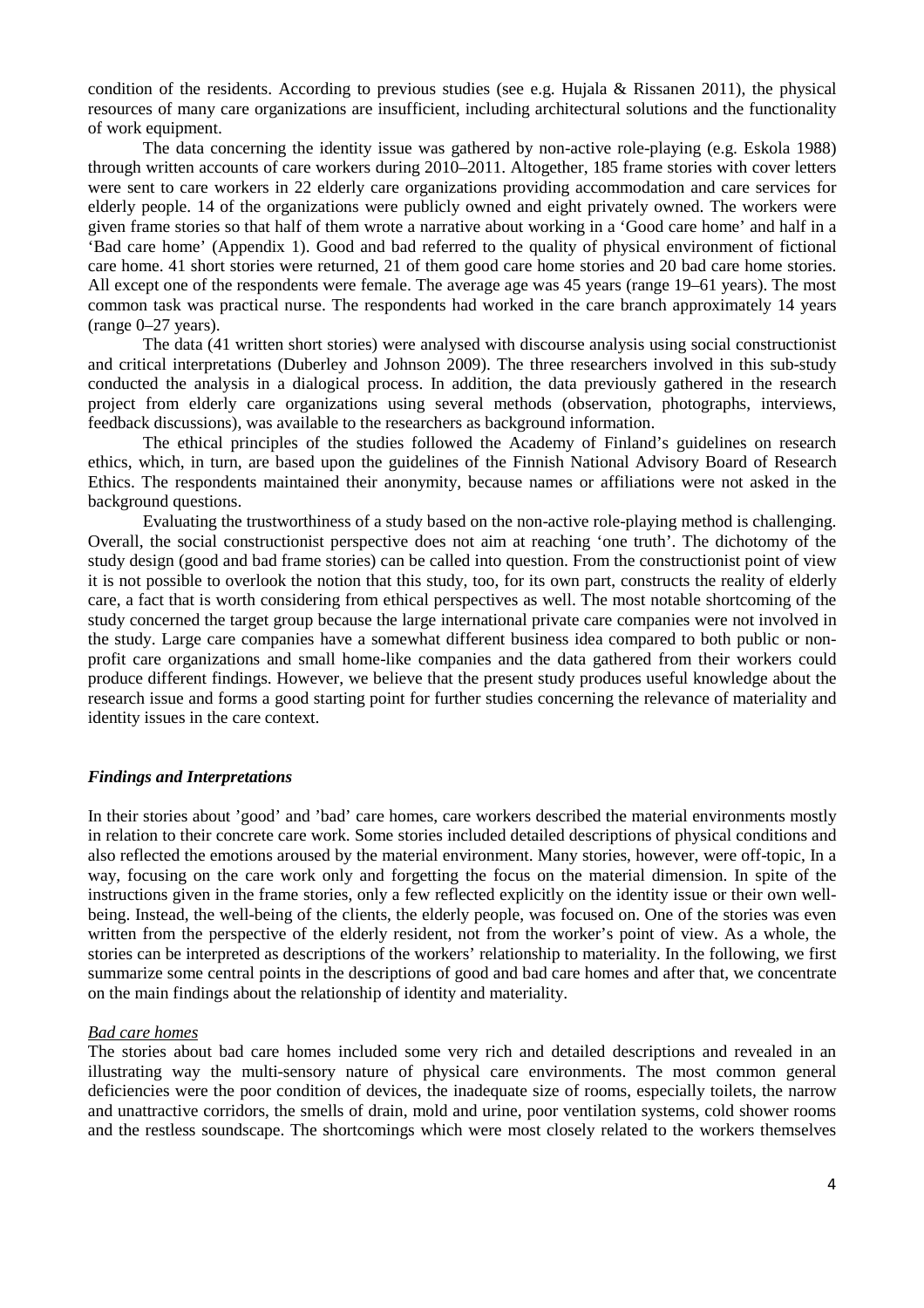were the staff dressing rooms (cramped, stuffy and awkwardly situated in the basement of the building), lack of room for having lunch or coffee or other breaks, too small offices and lack of meeting rooms.

> *"In the morning, I drag myself to the bleak basement corridor of the Bad Care Home and find my small locker in the staff changing room which smells of drains." (B7)<sup>1</sup>*

These shortcomings were related to negative feelings such as frustration, irritation and annoyance and were connected with physical and mental exhaustion and work motivation problems.

> *"... The staff is tired … those who have worked here for years no longer feel like smiling." (B34)*

 *"I find it almost impossible to feel happy about the fact that I'll have two days off." (B35)* 

## *Good care homes*

Good care homes were described as 'dreams'. One worker named the perfect care home *"Onnela"* [The Happy Home] that produces *"joy, light and flame of work" (G10).* A good physical environment was cosy, functional and peaceful. Very often good materiality was connected with the cosy athmosphere and homelikeness, including the opportunity of residents to take part in daily activities.

 *"I'm met by the smell of fresh coffee… the buns are freshly baked at our own kitchen." (G11)* 

Good physical environments produced such feelings as energy, motivation and joy of work. At its extreme, the ideal workplace was described as follows:

> *"In actual fact I don't feel I'm "working", but spending time in a big family where everybody looks after each other and takes the others into account."(G33)*

## **Identity strategies**

The main findings of this study describe the 'identity strategies' produced by care workers in their stories. By identity strategies (cf. psychological coping strategies) we mean the different ways in which workers try to solve the problems that the material environment causes to their identity, or, at best, in which they try to utilize the benefits and opportunities that materiality gives to identity formation.

## *Downplaying*

The most distinctive feature in the descriptions of the relationship between materiality and identity was the downplaying of the significance of materiality. At least for us as researchers, this was a bit of a surprise, because our previous findings based on interviews and observations, partly in the very same organizations, had revealed considerable shortcomings related to both the spaces and work equipment (Hujala & Rissanen 2011). The following extracts show how the relevance of materiality is downplayed, and even denied:

> *"Great facilities only provide the framework, it's the care personnel that creates the SPIRIT."(G10)*

> *"No external things can create a sense of meaning, even though they are very important, if the work community does not function properly and the climate is oppressive." (G23)*

The workers highlight the centrality of functional work community. Material resources are only a stage on which the action takes place. From a critical viewpoint, such downplaying or ignoring can be interpreted as a need to emphasize the ethos of good care and the role of the care worker in producing it.

> *"… your own positive attitude supports you quite a lot, even if the circumstances are not that good." (B5)*

#### *Indifference*

 $\overline{a}$ 

Indifference means that workers match their work input to the poor conditions. The workers carry out their work at the minimal quality level. In practice this means reducing the standard of professionality and

<sup>&</sup>lt;sup>1</sup> Extracts from the stories are in italics. The letter before the story number refers to stories of bad (B) or good (G) care homes.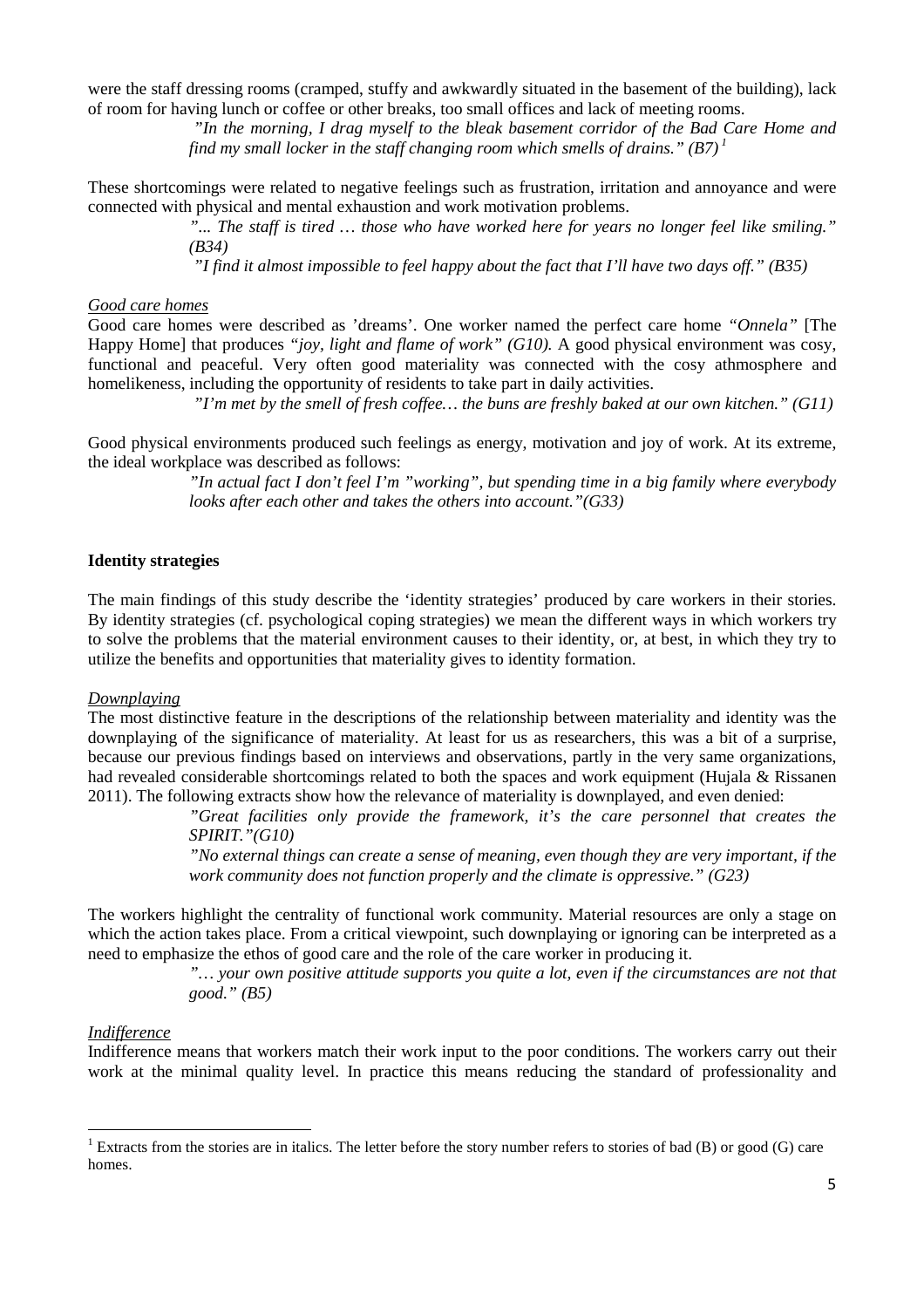avoiding undesirable tasks. Indifference seemed, however, to produce bad conscience and a sense of guilt and, at worst, may end in cynicism.

> *"I am ashamed of my thought. Is this where I've come to, I'm trying to find the easy way out in my work, avoid unpleasant tasks and try to steer an easy course." (B6)*

As the following extracts show, the indifference seems to stem from other actors, such as the technical staff and managers and is thus based on the idea 'If nobody cares, why should I care'?

> *"Drip-drip, there is a water leak in the ceiling. According to the janitor it isn't dangerous, it's just the ceiling breathing. (B3)*

> *"… although the management has been told several times of things that should be corrected, nothing has happened." (B6)*

#### *Compliance*

Especially the 'bad' stories include many descriptions in which workers seem to compliantly to adjust themselves to the material disadvantages as if they were unchangeable and taken-for-granted restrictions of work. Compliance differs from indifference in the sense that workers do not react in a negative way, they just passively accept the situation. They feel that all the means of influencing the situation are beyond their reach.

> *"The facilities and the fact that they are inappropriate just strengthen the passive attitude. We work because of the pay. Not very many are motivated by the attraction of the job. The manager could take a more active attitude about things, be an enabler." (B18)*

The reason for identity strategy may be at fear of the consequences of reacting.

 *"If someone tries to point out the things which should be corrected, she will be silenced and may even end up being dismisse ." (B1) "…there's always someone who'll just meekly come to work."(B3)* 

This strategy produces passive agency and is most clearly connected with exhaustion and work motivation problems.

#### *Readjustment*

The positive alternative to indifference and compliance is humble readjustment. In order to relieve material shortcomings, workers try to settle in through 'small agengy', by making tiny mundane reforms and decisions that help the balancing act between the material deficiencies and the conflicts of interests they create.

> *"I sometimes think I'm a pretty good juggler, being able to manage in this madhouse." (B38) "Insufficient ventilation does not work properly, so at times the smell is pretty heavy. The men from the technical department told us not to air the rooms through the windows as that would mess up the ventilation system, but you have to do it at times so that the residents and care workers wouldn't suffer." (B21)*

The last example shows how the worker solves the problems of balancing between conradictory challenges. On the one hand, she obeys the rules and norms and on the other hand, she is obliged to act against them and gives herself permission to do that.

> *"Our break room is at a central point in the ward. There are also windows into the hallway, so when you're in there you feel like a fish in an aquarium. (…) I'm getting my first bite of bread when an unfamiliar head pops in at the door. (…) Somehow, I manage to drag a bit of a smile on my face so as not to reveal that I'm annoyed." (B21)*

This example of positive adjustment reveals one salient character of elderly care work, that it is emotional work (Hochschild 1983). Emotional work requires the worker to communicate a positive image of herself to others – regardless of the situation. In this case, the lunch break is interrupted, but the worker is not allowed to reveal her negative feelings, but has to hide them by an artificial smile, because of the principles of emotional work. These examples, which relate to experiences of bad conscience and guilt, reveal the essence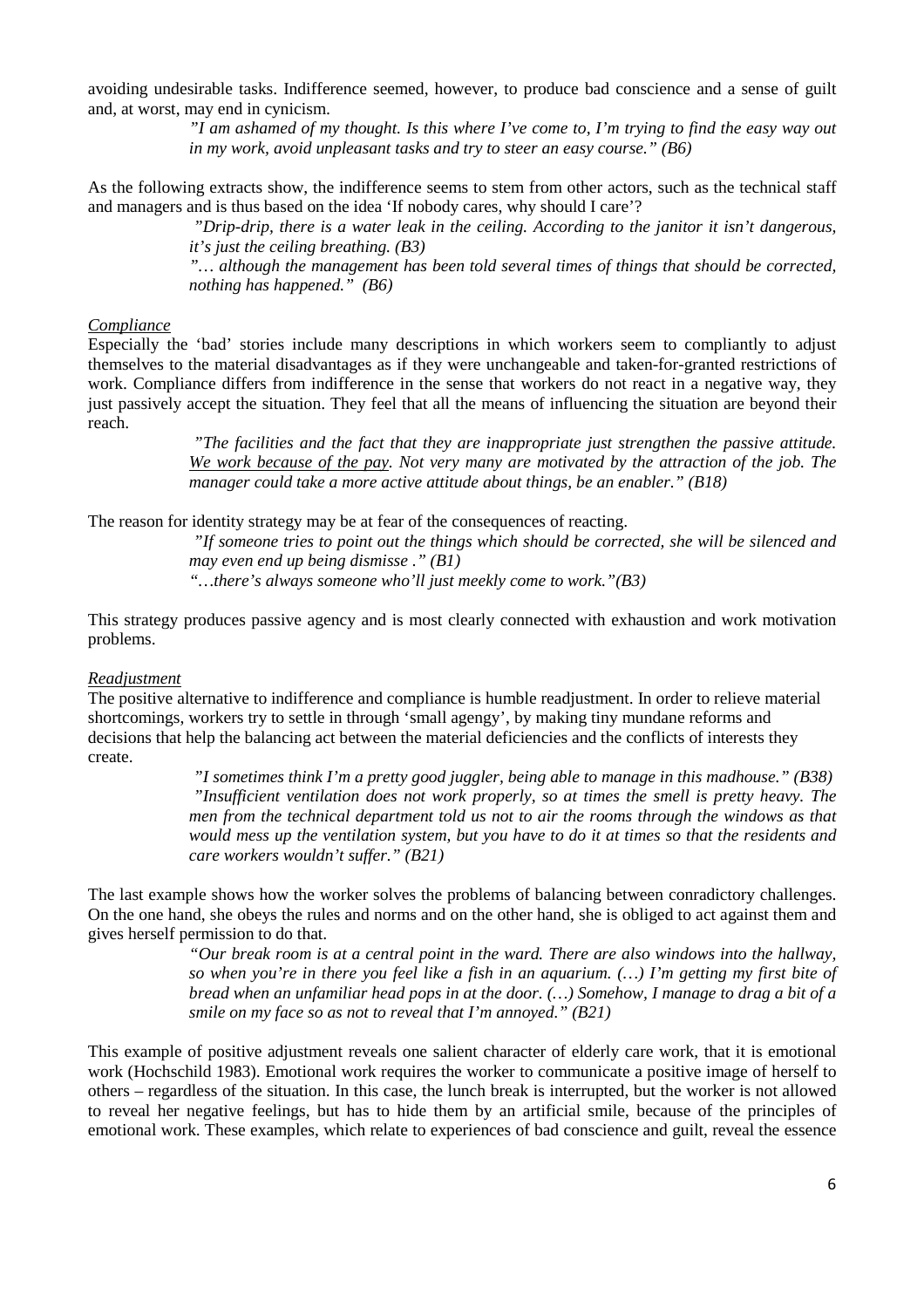of the professionality of elderly care work, which traditionally includes humility, kindness and an avoiding of conflicts (Laulainen 2010).

## *'Internal entrepreneurship'*

Compared to more or less passive identity strategies presented above, internal entrepreneurship here refers to the individual's active efforts to influence the situation, especially the decision-making concerning materiality. The following extracts are examples of how workers try to redress shortcomings. The nature of their contributions is positive even though they do not always produce the desired results. However, the internal entrepreneurs do not give up, they believe that making the effort is worth-while. Nor are they afraid of the consequences of their interventions.

> *"Even the improvements proposed by the nurses are taken into account and efforts are made to implement them, they increase the sense that we are dynamic actors." G11)*

Interestingly, 'we'-talk was almost totally absent as a way to influence material conditions. Similarly, managers were not considered as be enablers of better environments.

## *Rebellion*

We called the most strong identity strategy'rebellion'. It is, so to speak, a last resort for defending the professional identity against the defects of materiality. The following mini-narrative is an example of such imaginary rebellion, which in real life would be supressed. As an identity strategy it tells about a situation where materiality and identity clash so heavily that no other solutions can be found.

> *"The manager comes from her office, looking angry. 'Hey you!' she cries, annoyed. 'Was it you that complained about the dressing room to the occupational health authority? Did you also mention that the beds are not as they should? We're going to be inspected by both the occupational safety and the patient ombudsman. Do you realise how much that circus and all the alterations are going to cost??!'*

> *Something goes snap in my head. I glance around me. (…) I can see everything clearly, the drawbacks, deficiencies, the dissatisfaction that can be sensed in both staff and residents… This can't go on. This isn't why I studied all those years… NO.*

> *I turn to the manager and say: Now, at this very moment, I RESIGN.(…) I will never come back here again! I turn round and walk to the dressing room where the walls are decorated with mould, and change into "civvies". I'm disappointed in myself, I tried to go on, but I didn't have the energy. I'm truly exhausted! (B6)*

This mini-narrative shows how an active attempt to inluence the material shortcomings (compare internal entrepreneurship) leads to a punishment, that is, negative feedback from the manager. Interestingly, even though this rebellion communicates the idea of a brave solution, the end of the story shows it in a different light. According to the principles of moral professionalism and the ethos of good care, the worker is disappointed in herself because she has not been strong enough in her efforts. Thus, even the rebellion is turned into personal weakness. This might be an interesting point to reflect on from gender-related perspectives.

## *Exploitation*

The positive effects of good material conditions on identity were described as feelings of energy, motivation and joy of work, as previously mentioned. Good environments also affected team spirit in a positive way.

> "*Good facilities and the physical working environment create a positive mood in the whole work community and improve team spirit."(G8)*

However, as a whole, the positive connection between materiality and identity was less often mentioned than the negative connections. For example, the notion that material objects could be a manifestation of professional pride was totally absent, not to mention intentional attempts to highlight one's own professionalism or position through materiality. This differs strongly from the tendency of professions such as managers, doctors or chefs, where materiality is used as a tool to perform identity and status (Bechky 2008). The exploitation of good physical conditions was externalized to the residents; through them, such things as a homelike atmosphere was loosely linked to professionalism, as shown by the following examples.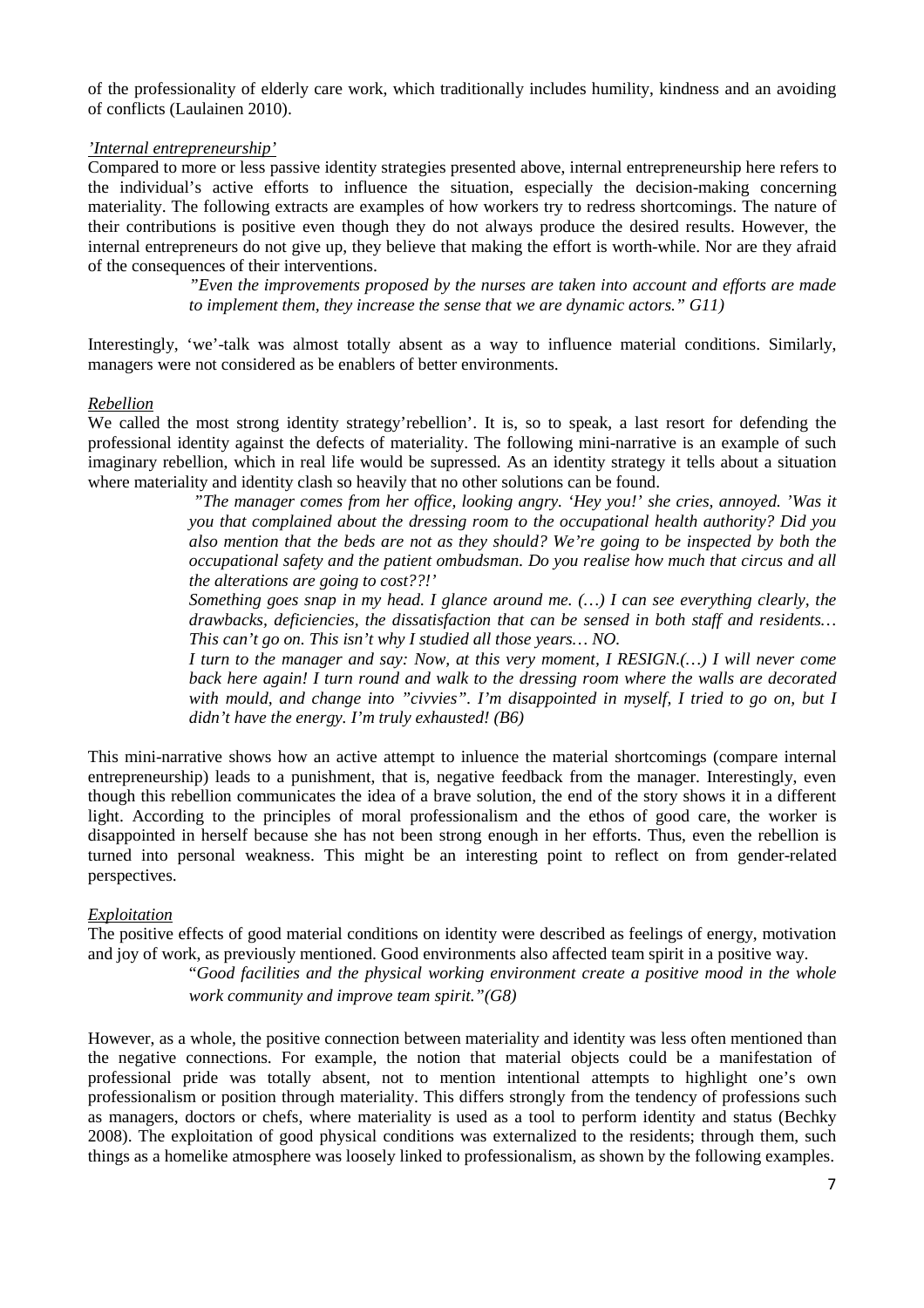*"It is nice to look around when the facilities are attractive, functional and home-like. I have no sense of hurry, so that I am able to create for my customers an unhurried, safe, comfortable mood and good and individual care. …It makes me feel good. And it's nice to come to work…." (G2)* 

*"If the facilities are good, making [the customers] feel good comes naturally."(G8)* 

To summarize, we categorized the identity strategies of care workers depending on whether the nature of coping with problems was positive or negative, and in relation to whether the strategy required the active or passive agency of the worker. This interpretative categorization is illustrated in Figure 1.



Figure 1. Materiality-related identity strategies of care workers at elderly care

#### *Critical reflections*

The results of this study show that materiality is a salient but 'silent' source of identity formation in the care context. The effects of the physical environment on the members of organizations are embedded in the basic architectural solutions of buildings, as well as in everyday artefacts, and, finally, concretised in mundane work practices. In the previous section we described the materiality-related identity strategies of care workers. In the following, we try to reflect critically on the underlying processes embedded in materiality in care organizations. Particularly, two main issues of materiality related to a care worker's identity were identified: 1) materiality as an instrument of power; and 2) materiality as a mediator of values and appreciation.

Power is embedded in the materiality of care organizations in the following ways. First, the dominant discourse of 'homelikeness' is made concrete by the architectural solutions. This means that the staff's private space, such as coffee or dining rooms and places to spend one's breaks in are minimized and even totally lacking. The workers are expected to act as 'family members' and to be constantly available to the residents. In many cases, the workers seem to have internalised this discourse and to take it as an expression of good care and professionalism. As Harding (2002) states, "the workers' bodies embody the desired aesthetic of the company". From a critical perspective, minimizing the privacy of workers can be interpreted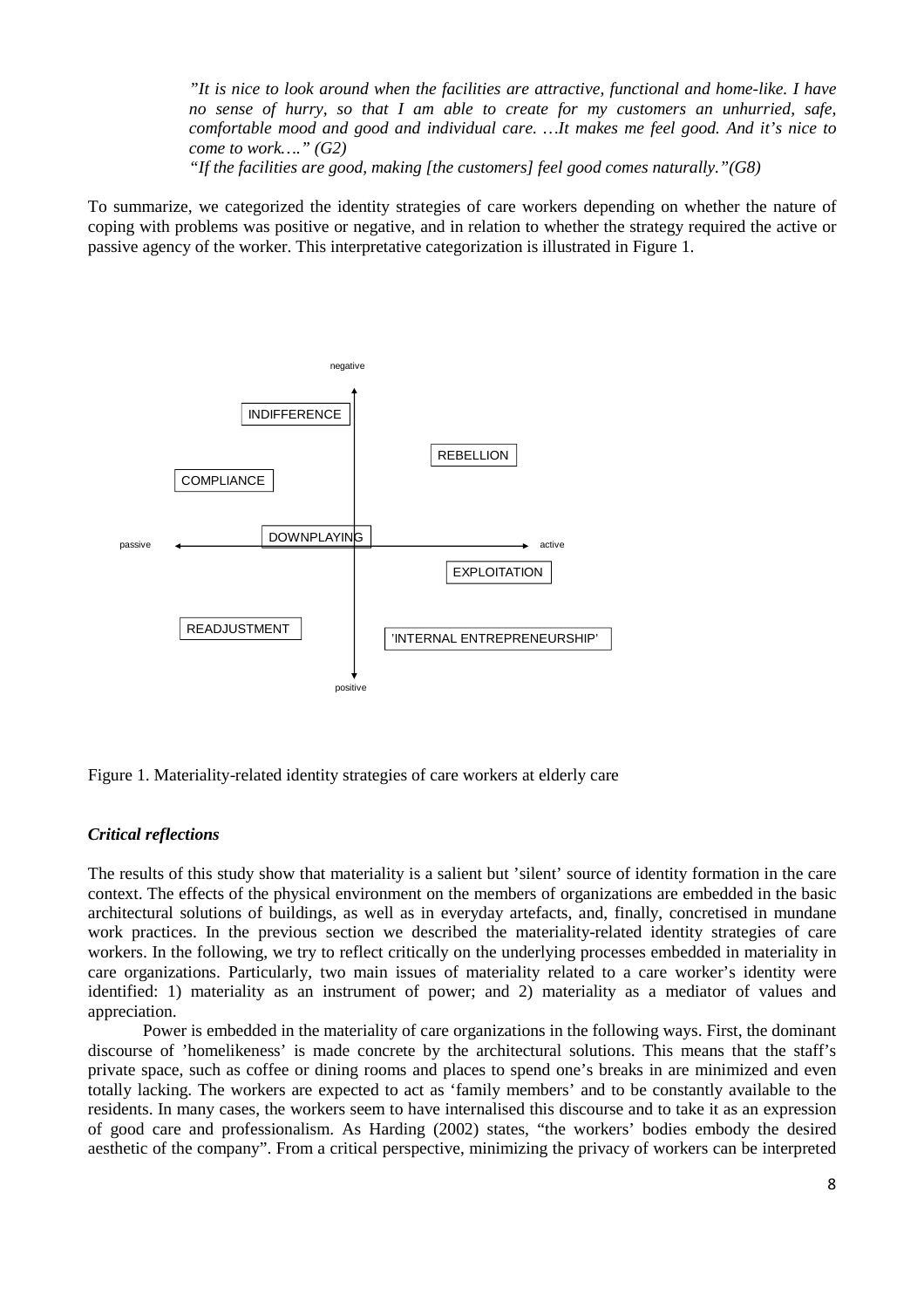as a use of power in order to manufacture appropriate individuals (Alvesson & Willmott 2002; Thomas 2009).

> *"No proper space for having lunch is arranged, I eat my sandwiches in a corner of the closet and stare before me until half an hour has passed."(B7) "The care home works on the principle of the collectivity, but even so, the staff have a private coffee room where they can go during their breaks." (G24)*

Secondly, and perhaps more intentionally, power is used by minimizing the 'organizational' space. In care organizations, staff offices are very small, and in many cases there are no meeting rooms. The lack of organizational space can be interpreted as a restriction of identity: the place of the care worker is in the space of concrete work, not in the space of thinking. One of the workers had interestingly named the fictional meeting room "Thought" (see extract G36 below). By preventing the mental dimension of the worker, alternative identity positions are excluded. Through forms of spatial control (Dale 2005), practical routine care work is prioritized, in contradiction to the current tendency to motivate workers to embrace the role of strategic actors and active organizational citizenship (Laulainen 2010).

*"We have our quick morning pow-wow in the office, where there isn't space for all workers even to sit down." (B5)* 

*"Beside the break room there is an airy room called "Thought", with a comfortable sofa arrangement. That's where we have our ward meetings." (G36)*

Further, materiality also mediates the values of the organization (Ybema et al 2009). Spaces, artefacts and other material arrangements not only represent or express the values, they also create, maintain and change them. Good care includes the promotion of well-being. However, this is not concretised in the material dimension. Poor and unsatisfactory physical settings of care organizations (Hujala & Rissanen 2011) not only frustrate workers, they also reveal the low appreciation of different stakeholders and society towards elderly people and care work. The workers identify themselves with the poor material work environment and their self-esteem is decreased. Naturally, the opposite could also be possible.

The lack of appreciation embedded in materiality puts a label or even a stigma (Gergen 1999) on care workers and confirms their identity as 'dirty workers' (Tedre 2004). This stigma may spread from the work identity to the area of personal life, too. The identity issues concern not only individual workers, but also the image and attraction of the whole care branch. Professionals want to work in organizations where their skills are appreciated in all ways. One of the workers summed up the appreciation issue as follows:

*"It's nice to come back to work, as crazy as that sounds… Good facilities motivate and encourage you to work. They give the sense that we are really cared about, both as workers and as persons. We are important. (G12)* 

#### *Conclusions*

To conclude, the material, physical world of the organization both constructs and constrains the identity of care workers. Most of the constitution of identity through materiality seems to take place at an unconscious and unintentional level, though intentional regulation and control from the employer's side can also be interpreted from the findings. At best, the material environment strengthens professional identity. At worst, it leads to the use of negative identity strategies, which may produce deprofessionalisation. The material and social constructions of identity are intertwined (Bechky 2008). "We are not only what we are, but what we appear to be to others" (Hancock and Tyler 2004, 621; original citation Garsten & Grey 1997, 219). Material defeciencies may be concretized in the work motivation and well-being of employees. At the organizational level, it is crucial that the managers, as well as the workers themselves, recognize and are aware of these connections. In a broader sense, the appreciation – or the lack of it – embedded in materiality may be one of the key factors in attempting to enhance the attractiveness of the care branch and guaranteeing the availability of labour in the future. Further reflections about the material construction of identity both in the care branch and in other professional contexts are more than welcome.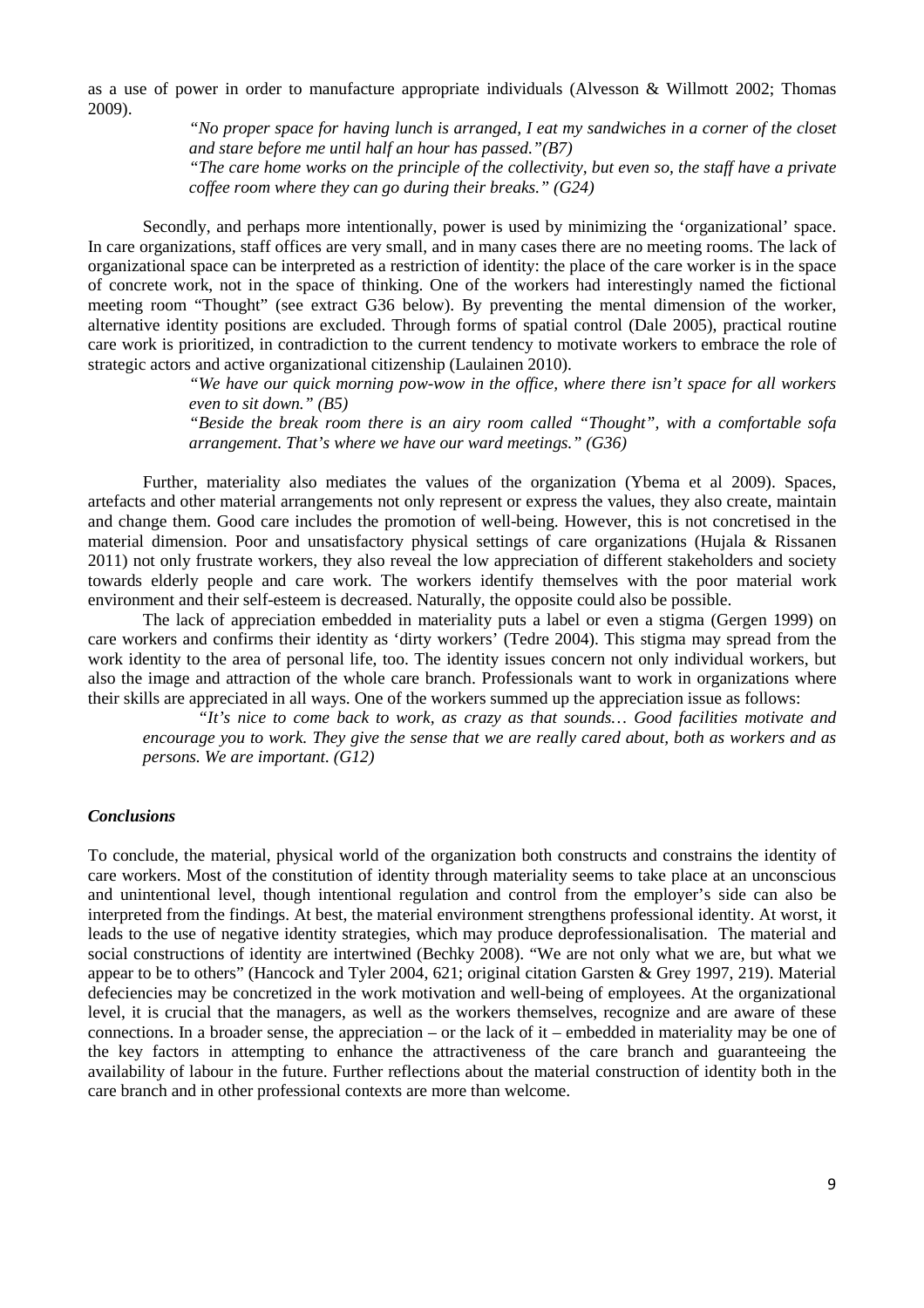#### **REFERENCES**

- Alvesson M., Bridgman T. & Willmott H. (eds.) (2009) *The Oxford Handbook of Critical Management Studies*. Oxford: Oxford University Press.
- Alvesson M. & Wilmott H. (2002) Identity Regulation as Organizational Control: Producing the Appropriate Individual. *Journal of Management Studies* 39(5), 619-644.
- Bechky B. (2008) *Analyzing Artifacts: Material Methods for Understanding Identity, Status, and Knowledge in Organizational life*. In D. Barry and H. Hansen (eds.) *The Sage Handbook of New Approaches in Management*. London: Sage, 98-109.
- Berger P. L. & Luckmann T. (1967) *The social construction of reality: A treatise in the sociology of knowledge*. New York: Anchor Books.
- Burrell G. & Dale K. (2003) Building better worlds? Architecture and critical management studies. In M. Alvesson (ed.) *Studying management critically*. London: Sage, 178-196. [Electronic book] Available: http://site.ebrary.com/lib/uef/docDetail.action?docID=10076711. Accessed 30.11.2009.
- Dale K. (2005) Building a Social Materiality: Spatial and Embodied Politics in Organizational Control, *Organization* 12 (5), 649-678.
- Duberley J. & Johnson P. (2009) *Critical Management Methodology*. In M. Alvesson, T. Bridgman and H. Willmott (eds.) *The Oxford Handbook of Critical Management Studies*. Oxford: Oxford University Press, 345-368.
- Elsbach K. D. (2003) Relating Physical Environment to Self-Categorizations: Identity Threat and Affirmation in a Non-Territorial Office Space. *Administrative Science Quarterly* 48, 622-654.
- Elsbach K. D. (2004) Interpreting Workplace Identities: The Role of Office Decor. *Journal of Organizational Behavior* 25(1), 98-128.
- Eskola A. (1988) Non-Active Role-Playing: Some experiences. In A. Eskola, A. Kihlström, D. Kivinen, K. Weckroth and O.-H. Ylijoki (eds.) *Blind Alleys in Social Psychology.* Advances in Psychology 48. Amsterdam: Elsevier Science Publishers B.V, 239–311.
- Garsten C. & Grey C. (1997) How to become oneself: Discourses of subjectivity in post-bureaucratic organizations. *Organization* 4, 211-218.
- Gergen K. J. (1999) *An invitation to social construction*. London: Sage Publication Ltd.
- Gergen K. J. & Thatchenkery T. J. (2004) Organization science as social construction: Postmodern potentials. *The Journal of Applied Behavioral Science 40*(2), 228-249.
- Goffman E. (1973) *The presentation of self in everyday life.* New York: The Overlook Press.
- Hancock P. & Tyler M. (2004) MOT Your Life: Critical Management Studies and the Management of Everyday Life. *Human Relations* 57(5), 619-645.

Harding N. (2002) On the manager's body as an aesthetics of control. *Tamara: Journal of Critical Postmodern Organization Science,* 2(1), 63-76. Available at http://peaceaware.com/tamara/issues/volume\_2/issue\_2\_1/Harding\_ManagersBody.pdf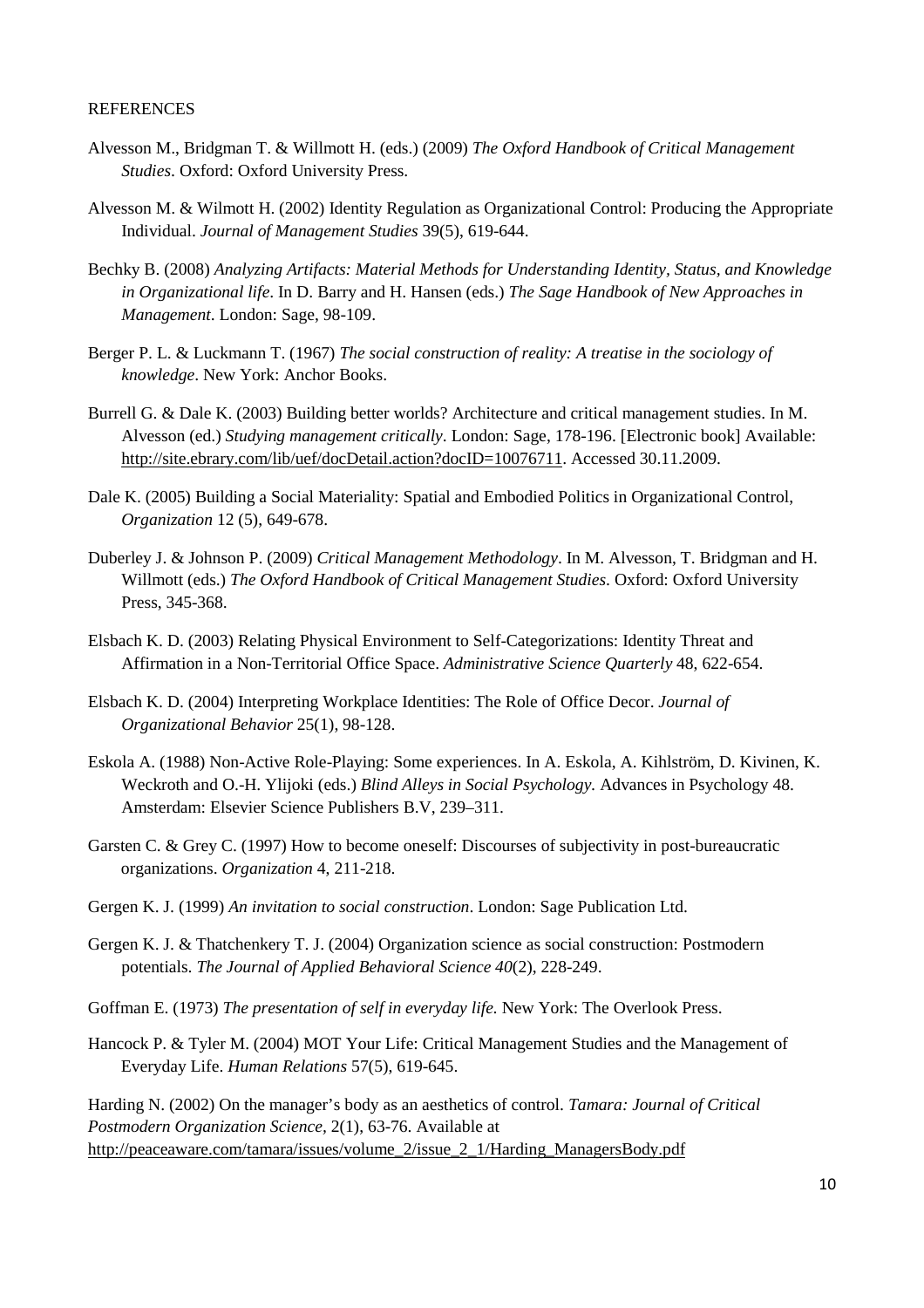- Hatch M. J. & Schultz M. (eds.) (2004) Organizational Identity. Oxford: Oxford University Press.
- Hochschild A. R. (1983) The Managed Heart: Commercialization of Human Feeling. Berkeley: University of California Press.
- Hujala A. & Rissanen S. (2011) Organizational Aesthetics in Nursing Homes. *Journal of Nursing Management* 19 (4), 439-448.
- Kärreman D. & Alvesson M. (2001) "Making Newsmakers: Conversational Identity at Work". *Organization Studies* 22(1), 59-89.
- Kunda G. (1992) *Engineering Culture. Control and Commitment in a High-Tech Corporation.* Philadelphia: Temple University Press.
- Laulainen S. (2010) "Jos mittää et anna niin mittää et saa". Strateginen toimijuus ja organisaatiokansalaisuus vanhustyössä. ["If you don't give anything you don't get anything". Strategic agency and organizational citizenship in elderly care.] Publications of the University of Eastern Finland, Dissertations in Social Sciences and Business Studies No 9. Kuopio.
- Mead G.H. (1977) *On social psychology: selected papers* / Georg Herbert Mead; ed. and with an introduction by Anselm Strauss. Chicago: The University of Chicago Press.
- Rissanen S., Hujala A. & Helisten M. (2010) The state and future of social service enterprises A Finnish case. *European Journal of Social Work* 13 (3), 319-337.
- Strati A. (1992) Aesthetic understanding of organizational life. *Academy of Management Review 17*(3), 568- 581.
- Strati A., & Guillet de Montoux P. (2002) Introduction: Organizing aesthetics. *Human Relations 55*, 755- 766.
- Taylor S. S., & Hansen H. (2005) Finding form: Looking at the field of organizational aesthetics. *Journal of Management Studies* 42(6), 1211-1231.
- Tedre S. (2004) Likainen työ ja virallinen hoiva. [Dirty work and formal care] In L. Henriksson & S. Wrede (eds.) Hyvinvointityön ammatit. Helsinki: Gaudeamus, 63-83.
- Thomas R. (2009) Critical Management Studies on Identity. Mapping the Terrain. In M. Alvesson, T. Bridgman & H. Willmott (eds.) *The Oxford Handbook of Critical Management Studies*. Oxford: Oxford University Press, 166-185.
- Ybema S., Keenoy T., Oswick C., Beverungen A., Ellis N. & Sabelis I. (2009) Articulating identities. *Human Relations* 62(3), 299-322.